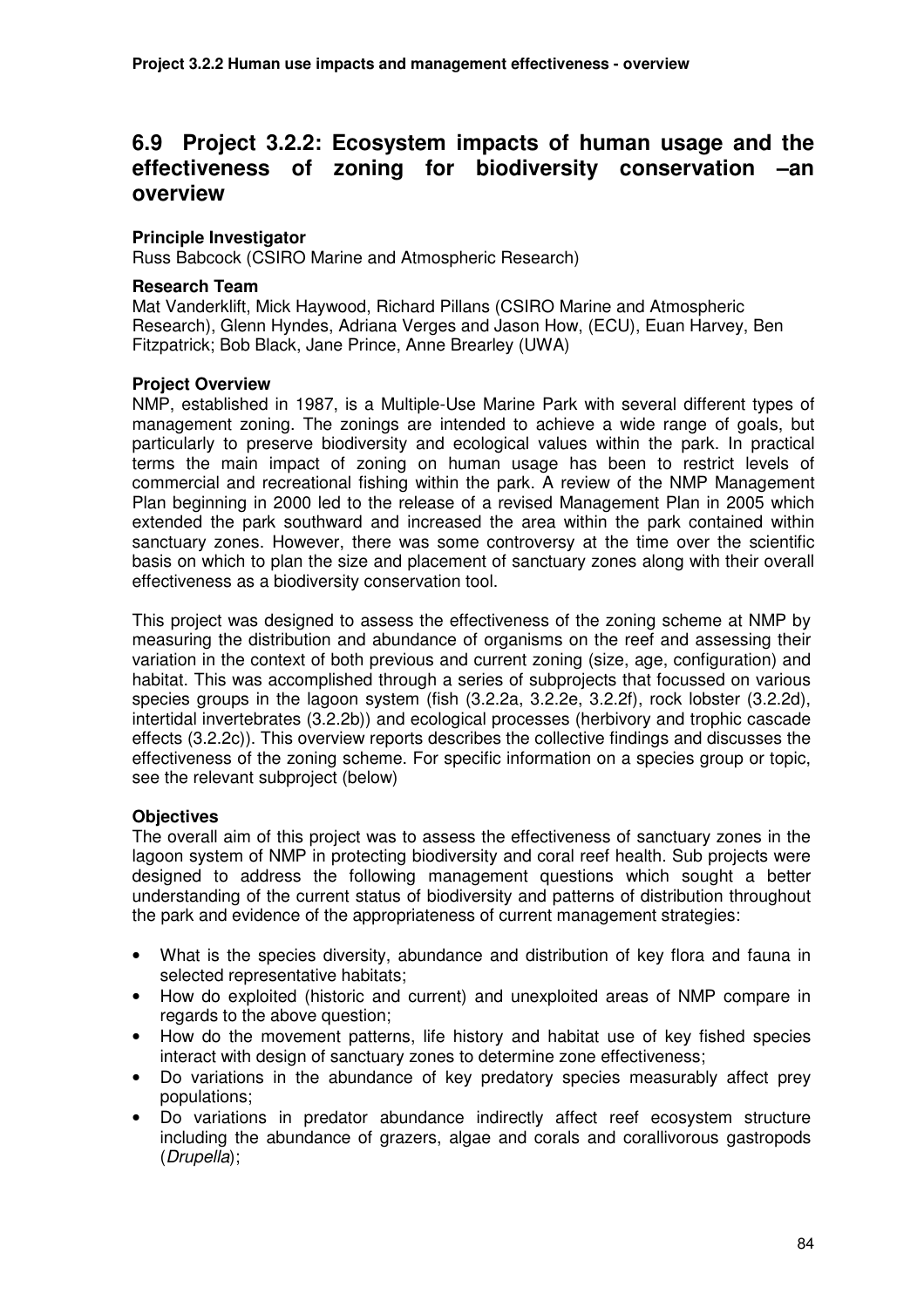- Are current management arrangements/regulations appropriate for preserving the biodiversity represented within the park;
- What should management targets be for key species and ecological processes within the park; and
- What species/processes should be monitored in order to most cost effectively ensure targets are met.

### **Key Findings**

The assessment of the zoning of NMP has in general confirmed that the zoning implemented in 1991 has achieved positive outcomes in terms of biodiversity protection and that the recent re-zoning is likely to achieve further conservation outcomes as intended. It also highlights the need for ongoing evaluation of marine park effectiveness in relation to both zoning and overall management as there are indications from a range of sources that there may be aspects of park configuration requiring further management action in order to realise park management goals.

Surveys confirmed that the expansion of sanctuary zones to include additional habitats and regions in the north and south of the park has led to the inclusion of a broader suite of fish assemblages, lobster populations and intertidal invertebrates. It has also broadened the diversity of ecological processes such as herbivore trophic groups, which also vary from the north to the south of the park. Similarly, the expanded inclusion of reef slope habitats has resulted in a much more representative system of no-take areas since reef slope fish and, invertebrate assemblages and ecological processes are all distinct from those on reef flat and reef slopes. At still finer scales distinctive assemblages of fish were also found among sub-habitat types within the lagoons. Overall the findings have generally confirmed that the rezoning of the park has achieved a more comprehensive representation of ecological processes and biodiversity. Further, surveys have provided information that can be used to inform future revisions of park zoning intended to more fully represent NMPs marine biodiversity.

Assessments of fish populations across a range of previously established sanctuary zones revealed higher biomass of targeted species spangled emperor (Lethrinus nebulosus), yellowtailed emperor (Lethrinus atkinsoni) and cod (Epinephelus rivulatus) across multiple sanctuary zones. Other species showed significant increases in specific sanctuary zones, a pattern that depended on regional variation in the distribution of some species (e.g. mangrove jack Lutjanus argentimaculatus at Bundegi). The size of these effects was relatively small, generally less than a doubling in biomass. Importantly, surveys also revealed that for some taxa the differences between sanctuary zones and fished areas were smaller than variations in targeted species biomass related to gradients in fishing pressure, with sharks, trevallies, groupers and emperors showing significantly higher biomass in areas with low fishing pressure.

Taken across both these comparisons, these surveys provide evidence that sanctuary zones are protecting targeted species, and that recreational fishing has had a measurable effect on populations of targeted species at Ningaloo. This conclusion is further supported by comparisons of density of spangled emperor in our study with densities estimated by similar surveys in 1987. Densities of spangled emperor at Osprey Sanctuary zone in 2006 are approximately half of the densities recorded in 1987, while in adjacent recreationally fished areas densities were around 10% of the 1987 levels. Similarly, populations of rock lobsters appear to be much lower than historical levels in the park, despite the cessation of commercial lobster fishing in the 1980s, with western rock lobster relatively abundant only in a small section of one of the no-take areas of the park.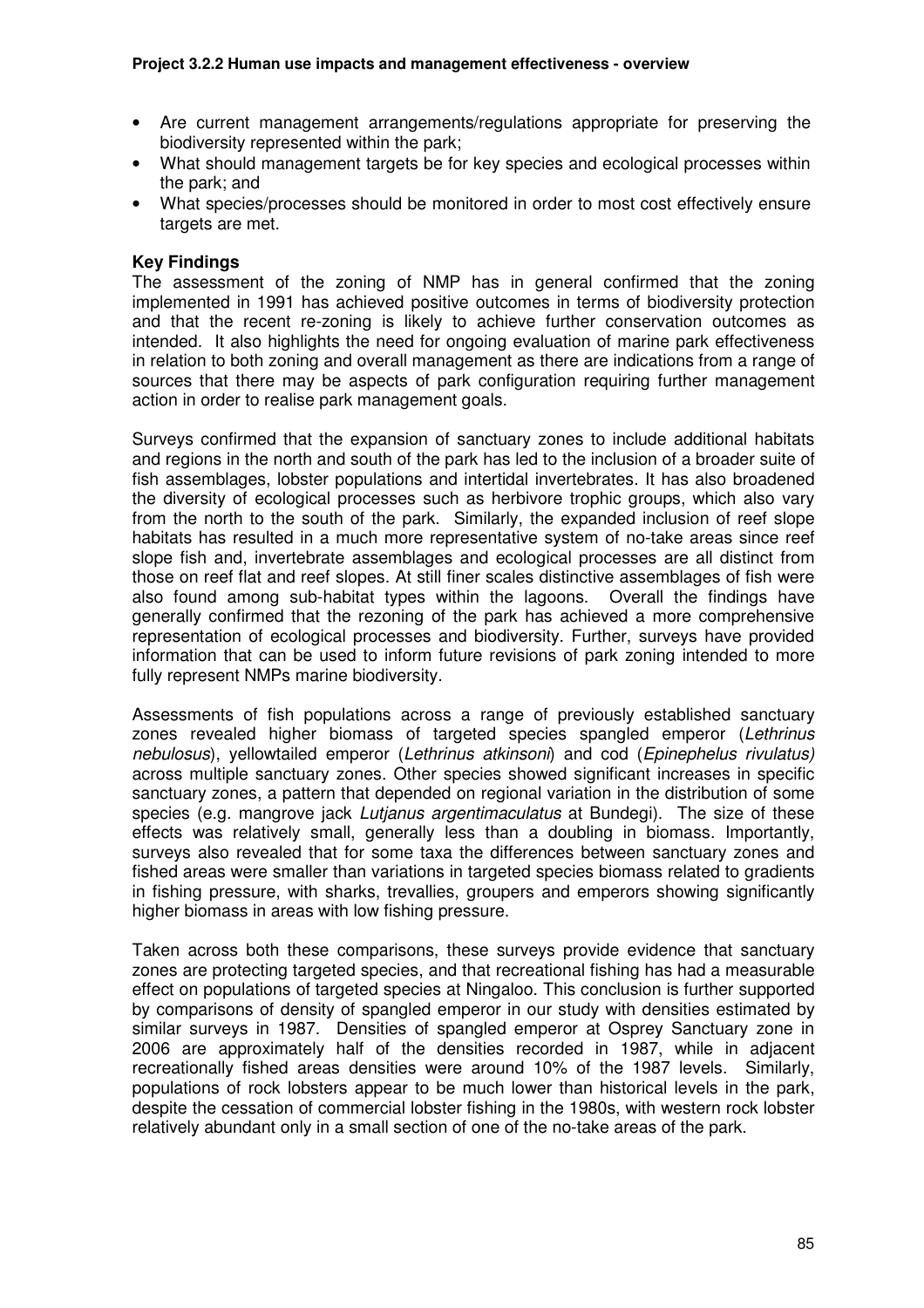There were few indications that indirect effects of fishing are having a substantial impact on food webs at Ningaloo. While some small predatory fish species (e.g. wrasses) were less abundant inside no-take zones, possibly due to competition or predation by protected target species, these effects did not extend to other trophic groups and most herbivorous fish, invertebrates (urchins and *Drupella*), corals and macroalgae showed no consistent trends between no-take sanctuary zones and recreationally fished areas.

Parrotfish were found by several independent surveys to be more abundant in no-take zones. The mechanisms responsible for this pattern are not clear, but it is important to understand them if this finding is to be fully used to inform management practices aimed at promoting the resilience of coral reef ecosystems. Fish herbivory (as opposed to invertebrate herbivory) was found to be a very important process on Ningaloo Reef, which probably enables corals to thrive. Parrotfish were found to be important grazers on the reef, but there were numerous other groups such as Kyphosids (drummers) and Acanthurids (surgeonfish) which were found to be more important in some circumstances, particularly in terms of grazing on large macroalgae. Ecosystems at Ningaloo benefit from a large suite of grazing species which are more diverse than grazer assemblages on equivalent coastal reefs at similar latitudes on Australia's east coast, and by comparing the biomass of grazing fish and macroalgae we have shown that biomasses of 100 kg.ha<sup>-1</sup> may be required to maintain low macroalgal biomass on these reefs.

Tracking of fish using acoustic tagging at NMP have revealed the importance of particular habitats for key species as well as the timing of important behaviours such as spawning. Tracking has shown that the habitat utilization areas of most of the species tracked has been smaller than was assumed prior to this study. Based on measurements of individual movement patterns obtained through acoustic tracking it appears that most of the sanctuary zones within NMP are of a size adequate to protect a significant proportion of the fish populations. For example the mean diameter of core habitat areas for a range of groupers of less than 1 km, and for spangled emperor 2.5-3-5 km. While the majority of sanctuary zones are larger than this, the linear extent of sanctuary zones in the northern part of the park is approximately 2.8km, about the same as the size of the area encompassed by the movements of an individual spangled emperor. Movements of other species such as gold spot trevally (Carangoides fulvoguttatus) are larger than this however and smaller sanctuary zones may not be adequate to protect such species. The sizes of sanctuary zones for some habitats, such as reef slopes, may be too small relative to the areas encompassed by the movements of the species that inhabit them. Planning for future sanctuary zones could incorporate these measurements into modelling approaches to provide a basis for determining optimal size of sanctuary zones.

### **Management Implications**

Key recommendations from the project relate to both direct management actions and recommendations for further research. It is important that future reviews of zoning take these findings into account in order to ensure the comprehensiveness, adequacy and representativeness of overall park zoning. Additional actions across the park and not restricted to zoning may also be required in order to adequately address some issues such as overall declines in fish and lobster abundance. Further research and monitoring is recommended in order to assess the effectiveness of newly created sanctuary zones before zoning reviews are undertaken, or any more general steps to conserve populations at risk are taken. This project has also revealed likely trophic interactions that have the potential to impact on the overall biodiversity of the park and to be used in the context of ensuring the resilience of the NMP ecosystem. These interactions are not yet understood and should be further investigated in order to assess whether further management actions are required at NMP, and whether any insights gained can be used in the context of marine parks in other parts of Western Australia.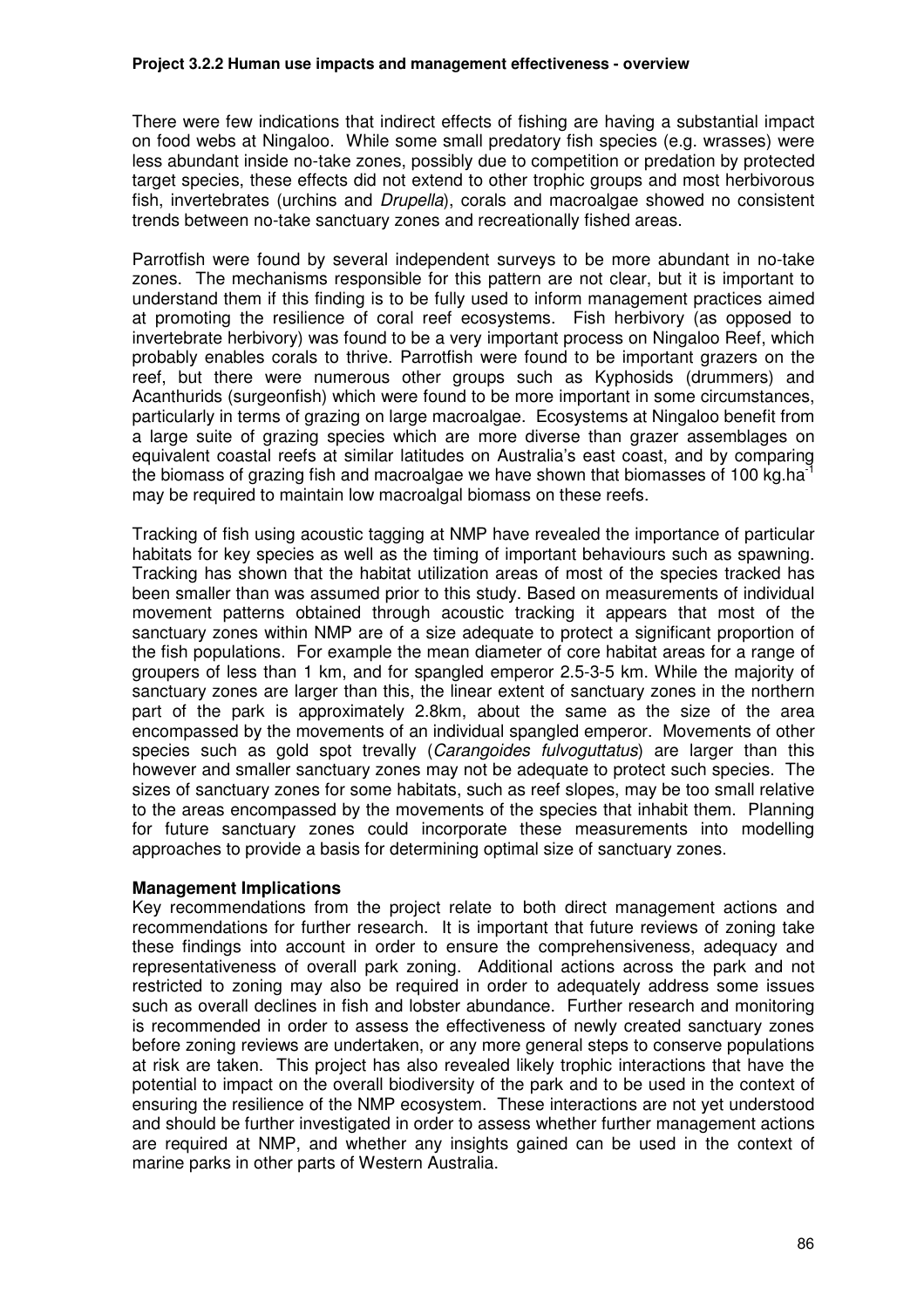Findings from this research has direct application to the management framework for NMP and can best be summarised by the points below that should be considered in the next review of the NMP Management Plan

- Lagoon and reef flat areas are well represented within the sanctuary zone system of NMP however many shoreline areas within sanctuary zones are exposed to fishing because of special purpose shore based angling zones. These zones may put populations of some fish (e.g. spangled emperor Lethrinus nebulosus) that use shoreline areas for feeding and/or migration within such sanctuary zones at disproportionate risk of capture.
- The differentiation of fish assemblages in the north of the NMP and MIMMA from those further south, and the verification that fish assemblages in reef slope habitats, and in deeper waters, are distinct from those in shallower reef flat and lagoon habitats, suggests that it is important to include these habitats in the network of sanctuary zones at NMP. Currently sanctuary zones in the northern section of the park include the lowest representation of these habitats of any region in the park, yet they are the most heavily fished and likely to be in greatest need of protection now and in the future.
- Sanctuary zones in the northern region of the park are among the smallest of any region, meaning that even for relatively sedentary species such as spangled emperor their effectiveness may be reduced. The linear extent of these zones may need to be increased in order to achieve restoration targets in this region since the mean size of the home range of an average spangled emperor for example is approximately the same size or larger than the sizes of the sanctuary zones, meaning that fish will likely spend a large proportion of their time outside zone boundaries, and therefore in areas where they are susceptible to fishing.
- Given the demonstrated impact of access to the park and fishing pressure on fish populations, no further development of access points should be undertaken without due consideration for the context of the stated goals of the marine park i.e. conservation and restoration of natural values of NMP.
- Uncertainty about the rate of recovery of lobster populations in the park and the spatially restricted nature of high density populations of western rock lobster in parts of Bateman Bay, may mean that additional sites, including similar suitable habitat may need to be identified for protection of this species at NMP.

Research findings also have application to the ongoing monitoring and research program within NMP to improve our understanding and management of marine resources over the long-term. The following subprojects provide baseline information along with suitable protocols and reference sites from which to implement a long-term monitoring program of a variety of taxa and ecological processes active at NMP.

- In many cases the rate of response of fish populations to protection from fishing has been shown to be rapid. The rate of response has the potential to provide significant information on the condition of the ecosystem, including resilience and response to disturbance. This means that there is a clear need to continue monitoring of at least a subset of sites if we are to be able to understand the nature of responses. The desirability of such data is well illustrated by reference to our measurements of change at the Osprey Sanctuary Zone. We know densities were different in 2006 than they were in 1987, but we have no idea what the densities were over the intervening 20 years, whether 2007 was just a "low" year, or 1987 a "high" one. Regular and ongoing assessment is therefore essential for providing the system understanding required to underpin adaptive management. Such studies need to be repeated, not replaced by alternative monitoring, at least until an effective cross calibration of methods has been achieved.
- There is no indication of cascading trophic effects on benthic organisms, however there was an indication that there are effects on populations of some small fish